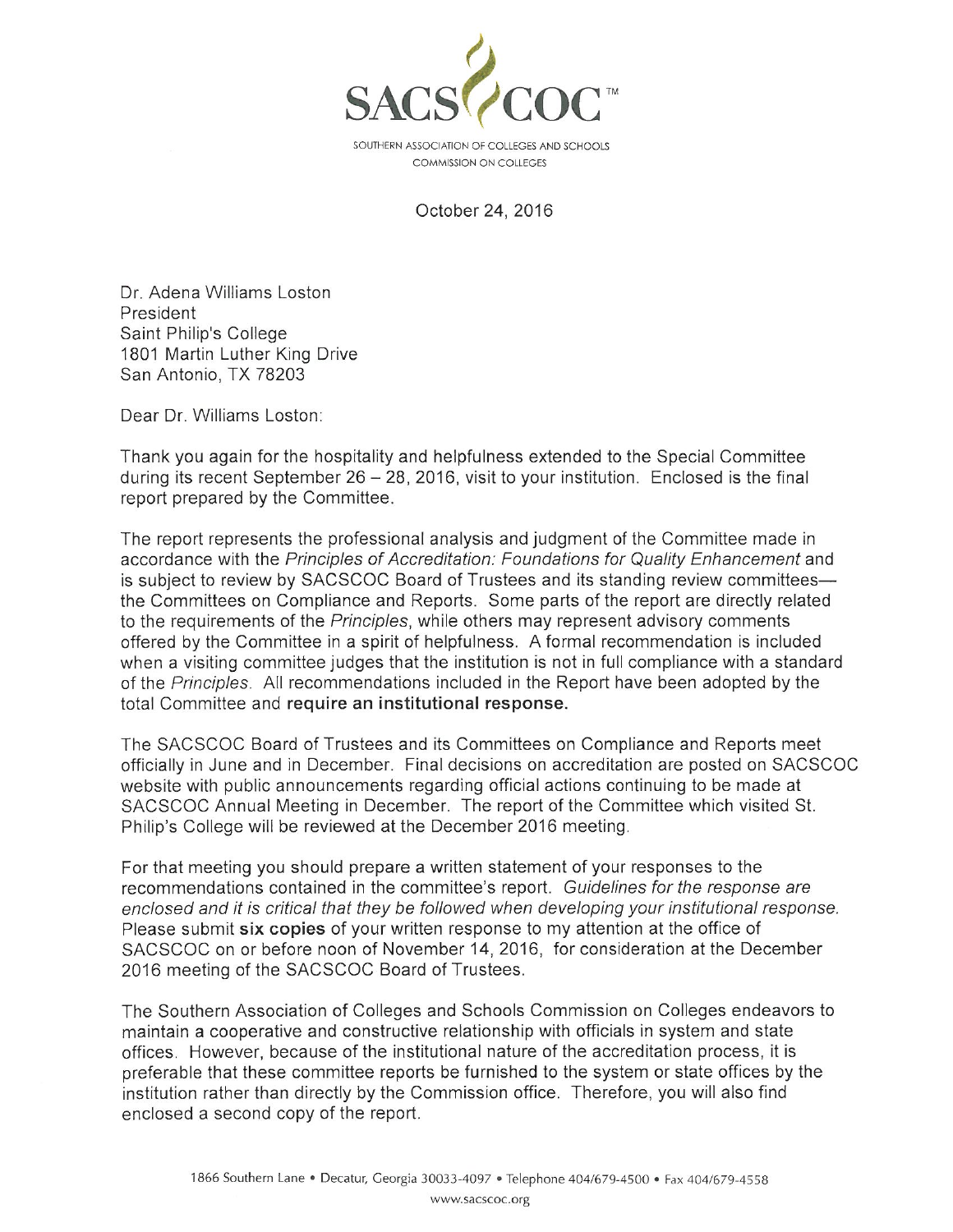

Dr. Adena Williams Loston October 24, 2016 Page Two

An institution may publicly release its Special Committee Report; however, release of this report in its entirety or in part must be accompanied by the following statement: "The findings of the Special Committee represent a preliminary assessment of the institution at this time; final action on the report rests with SACSCOC Board of Trustees." If the institution releases part of its report, that part must contain a note stating: "A copy of the entire report can be obtained from the institution."

Please express my sincere appreciation to all members of your faculty and staff for their cooperation and assistance during the review process.

Sincerely,

Patricia L. Donat, Ph.D. Vice President **SACSCOC** 

PLD:ecr

Enclosures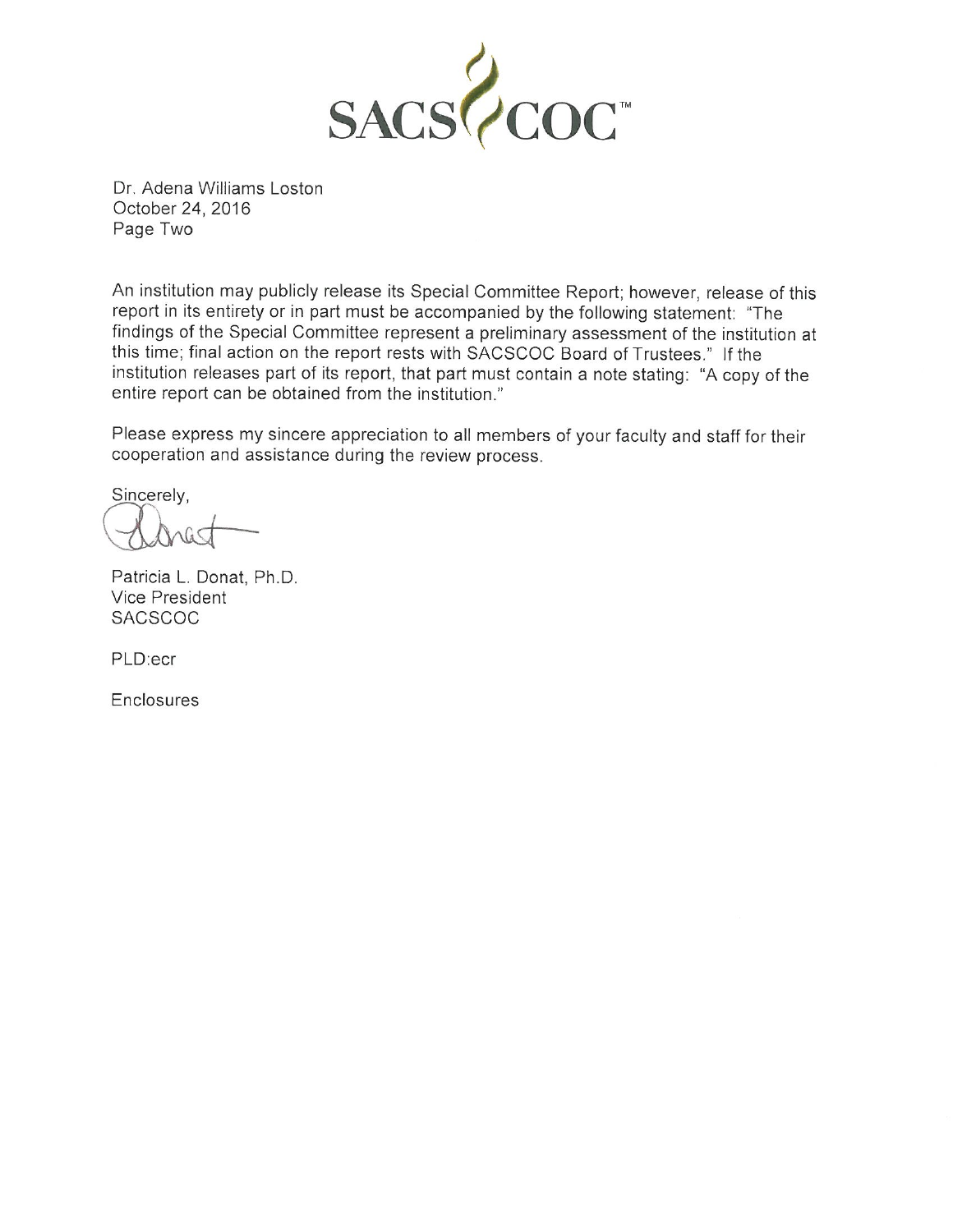

*Southern Association of Colleges and Schools Commission on Colleges* 

# **REPORT OF THE SPECIAL COMMITTEE**

### **Statement Regarding the Report**

The Commission on Colleges will make its determination on the accreditation of an institution based on the findings contained in this committee report, the institution's response to issues contained in the report, other assessments relevant to the review, and application of the Commission's policies and procedures. Final interpretation of the Principles of Accreditation and final action on the accreditation status of the institution rest with the Commission on Colleges*.*

**Name of the Institution:** St. Philip's College

**Date of the Review:** September 26-29, 2016

**COC Staff Member**: Patricia L. Donat

### **Chair of the Committee**

Frank Friedman, President Piedmont Virginia Community College 501 College Drive Charlottesville, VA 22902-7589 434-977-1620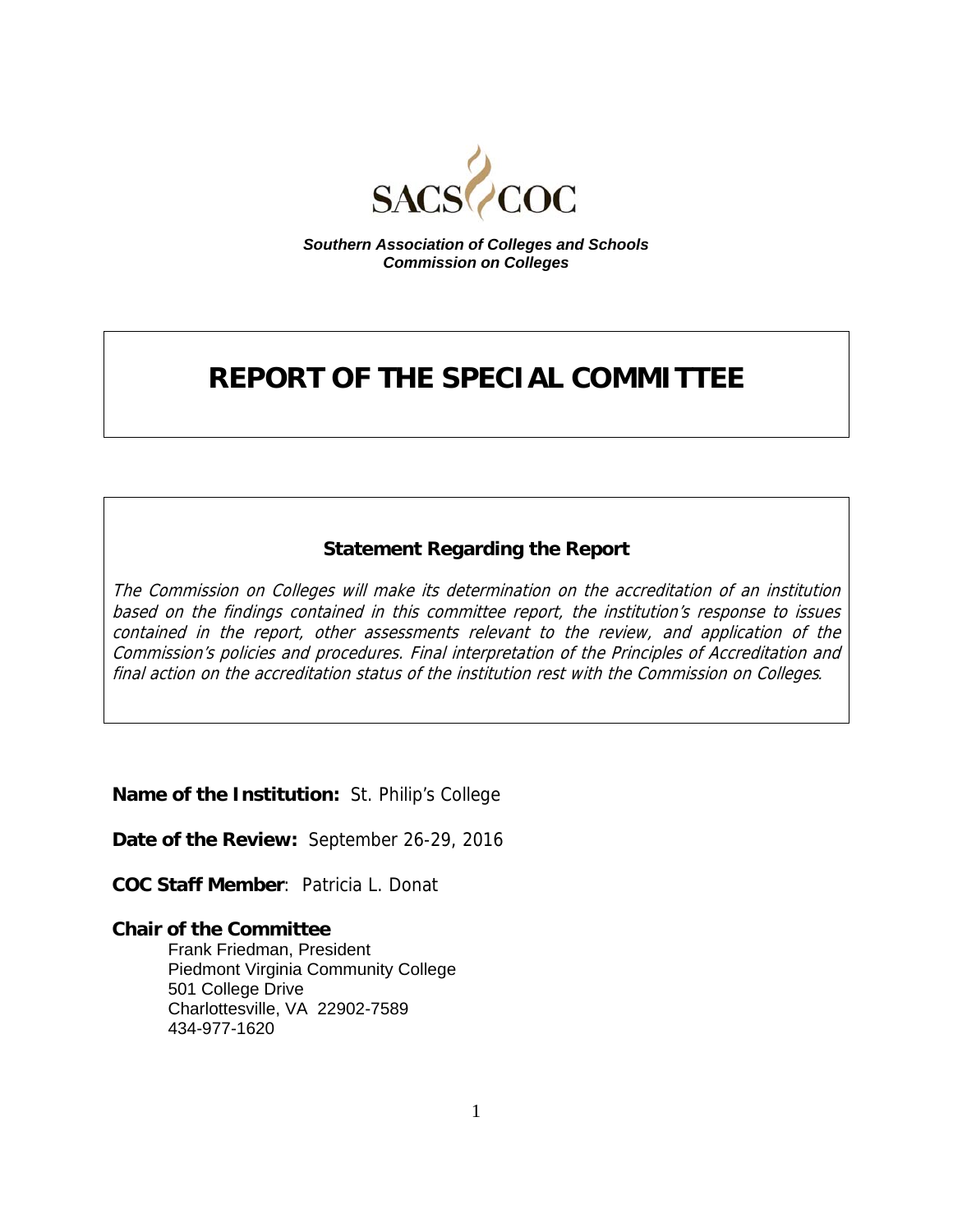### **Part I. Overview and Introduction to the Institution:**

St. Philip's College (SPC) was founded in 1898 by the Episcopal Church of the West Texas Diocese. The school opened in downtown San Antonio as a sewing class for daughters and granddaughters of former slaves. Since its beginning, St. Philip's has been an institution in transition, evolving from a parochial day school to a private junior college and finally into an accredited two-year college offering programs for students interested in transferring to a 4-year institution as well as for students interested in joining the workforce with a technical degree. In 1945, St. Philip's affiliated itself with the San Antonio Union Junior College District and has remained a public institution ever since.

St. Philip's College is a public, Level I institution, of approximately 13,000 students. It is the oldest of the institutions in the Alamo Community College District, having been designed to educate and train recently emancipated slaves.

Today, St. Philip's is a multi-campus institution with an open-door admissions policy that is continuing to meet the needs of the ethnically, academically and economically diverse population of San Antonio and the surrounding community. The institution is led by President Adena Williams Loston.

Student Profile:

 Enrollment: 12, 954 (Fall 2016); 14% Full-Time, 86% Part-time; 57% Female, 43% Male; 24% Dual Credit, 64% Require Remediation, 63% Enrolled in Online or Hybrid Courses, 34% enrolled in Workforce Programs.

Ethnicity: 54% Hispanic, 11% African-American, 28% White, 6% other

As a federally designated Historically Black College, and as a Hispanic Serving Institution, St. Philip's mission is to provide an educational experience that stimulates leadership, personal growth, and a lifelong appreciation for learning and to empower its diverse student population through personal educational growth, ethical decision-making, career readiness and community leadership. SPC is a vital facet of the community, fostering excellence in academic and technical achievement while expanding its commitment to opportunity and access. The educational offerings include diploma, certificate, or associate (AA), (AS), (AAT), (AAS) degree programs.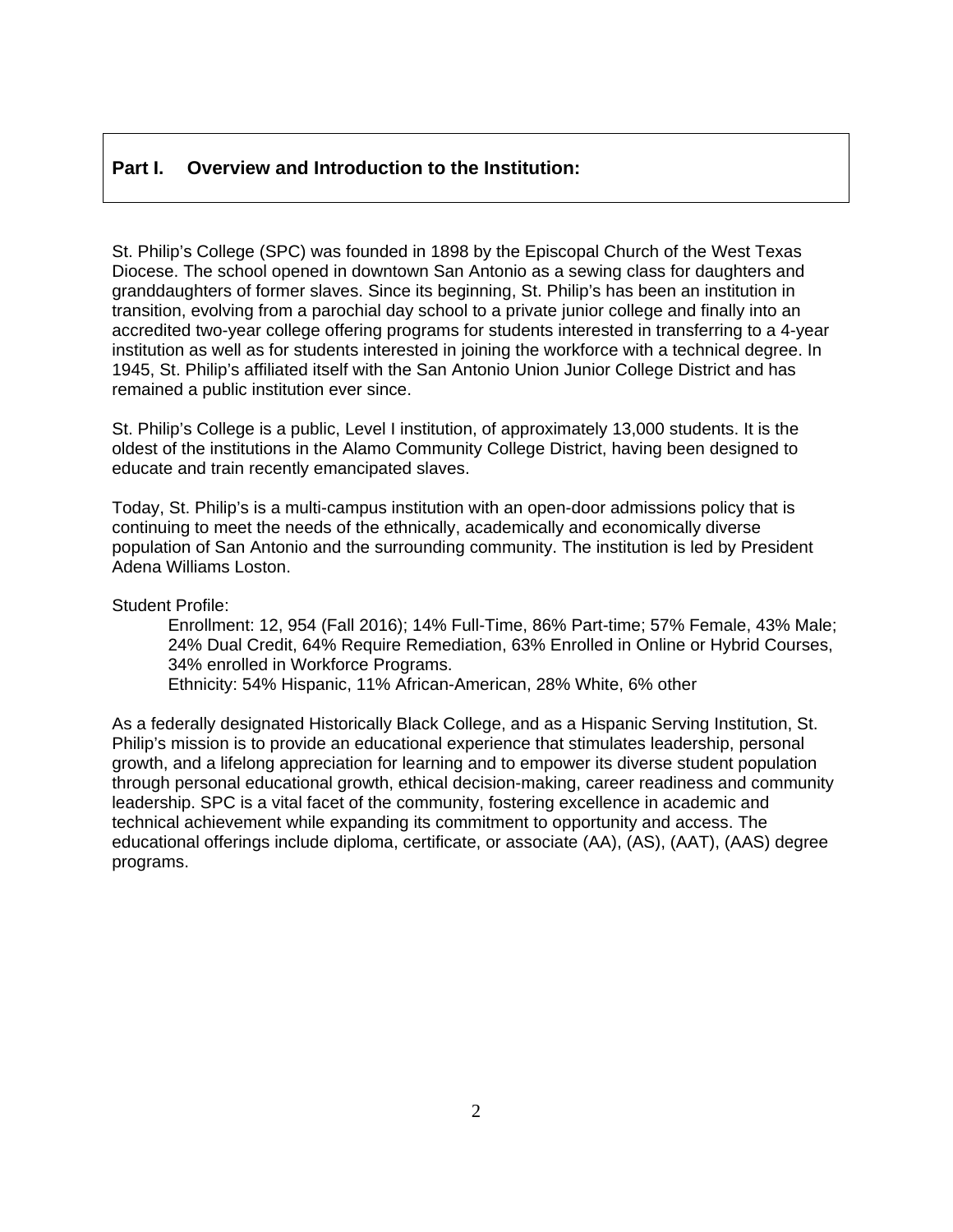### **Part II. Assessment of Compliance**

#### **A. Assessment of Compliance with Section 1: The Principle of Integrity**

 **1.1** The institution operates with integrity in all matters. **(Integrity)**

The narrative and documentation provided by St. Philip's College demonstrate that the institution operates with integrity in all matters.

#### **B. Assessment of Compliance with Section 2: Core Requirements**

**2.3** The institution has a chief executive officer whose primary responsibility is to the institution and who is not the presiding officer of the board. **(Chief Executive Officer)** 

The President of St. Philip's College serves as the chief executive officer and has primary responsibility for the operation and administration of the institution. The President is not the presiding officer of the board.

Alamo Community College District (ACCD) policy B.2.1 Organizational Plan states that "each Alamo Colleges' President serves as the Chief Executive Officer of his/her respective college…". The Alamo Colleges job description for *President of the College* indicates that the President is responsible for "directing all operational areas of one of the colleges". It further indicates that the President is responsible to the Chancellor of the district (Alamo Community College District).

The Special Committee interviewed the President of St. Philip's College as well as the Chancellor and confirms that the President is the institution's chief executive officer. A review of the Alamo Colleges Organizational Chart, board minutes, and interviews confirm that the President is not the presiding officer of the board.

The Special Committee's review of policy along with interviews indicate that the President has appropriate authority to lead the institution.

### **C. Assessment of Compliance with Section 3: Comprehensive Standards**

- **3.2.2** The legal authority and operating control of the institution are clearly defined for the following areas within the institution's governance structure: **(Governing board control)** 
	- 3.2.2.1 the institution's mission;
	- 3.2.2.2 the fiscal stability of the institution; and
	- 3.2.2.3 institutional policy,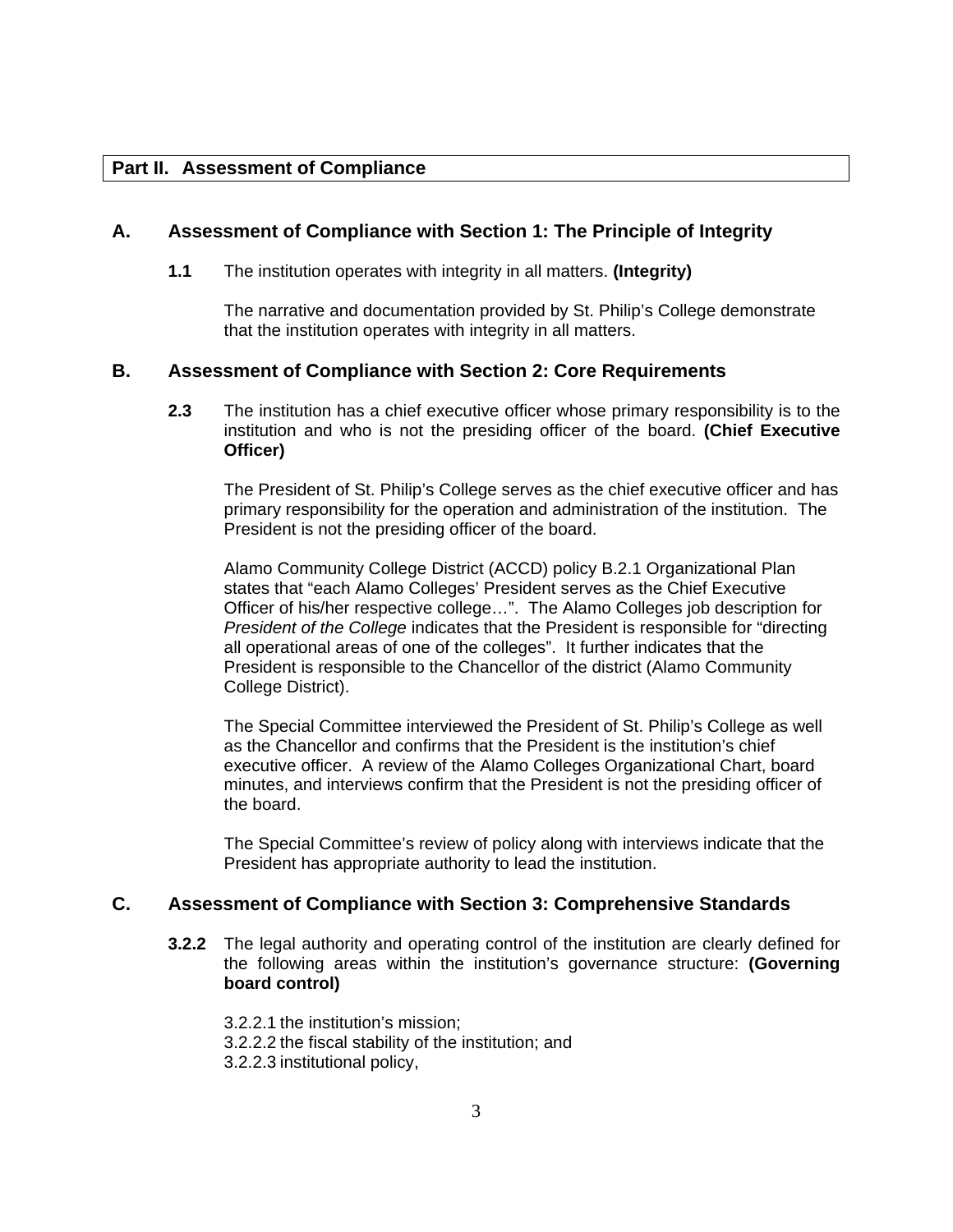The Board of the Alamo Community College District has the final authority to establish and interpret policies that govern the College District and within limits imposed by other legal authorities has complete and full control over the institutions that comprise the District.

The Special Committee reviewed board minutes, the Board Policy Manual, and interviewed board members and the College District Chancellor. The Special Committee determined that the Board of the Alamo Community College District has the responsibility for formulating broad public policy in community college education for each of the Alamo Colleges.

According to Texas Educational Code, Chapter 51, Sec. 51.352, "It is the policy of the state that the governing boards of institutions of higher education being composed of lay members, shall exercise the traditional and time-honored role for such boards…… and shall constitute the keystone of the governance". Further, the same statute instructs the board to appoint the president or other chief executive officer of each institution under the board's control and management and evaluate the chief executive officer of each component institution and assist the officer in the achievement of performance goals. Our review determined that such authority granted by the State of Texas was accomplished through the board's executive and administrative structure.

The Board of the Alamo Community College District functions as the board for each of the five colleges as well as for the College District to whom the Chancellor reports as the District's chief executive officer. The College presidents report to the Chancellor as prescribed by Board Policy, B.2.1.

**3.2.7** The institution has a clearly defined and published organizational structure that delineates responsibility for the administration of policies. **(Organizational structure)** 

St. Philip's College has a clearly defined and published organizational structure that delineates responsibility for the administration of policies. The organizational chart outlines the reporting structure of the college. The organizational chart is published in several places on the college's website as well as in the *Faculty Handbook*.

Interviews with the President, Vice President for Academic Success, Vice President for Student Success, and the Director of Institutional Advancement provided additional information regarding the institution's organizational structure and responsibilities for the administration of policies. The organizational structure appears appropriate for the overall management and operation of the college.

**3.2.9** The institution publishes policies regarding appointment, employment, and evaluation of all personnel. **(Personnel appointment)** 

The institution follows Alamo Colleges Human Resources policies and procedures for the appointment and employment of faculty and staff. The policies and procedures are published on the Alamo Board web site.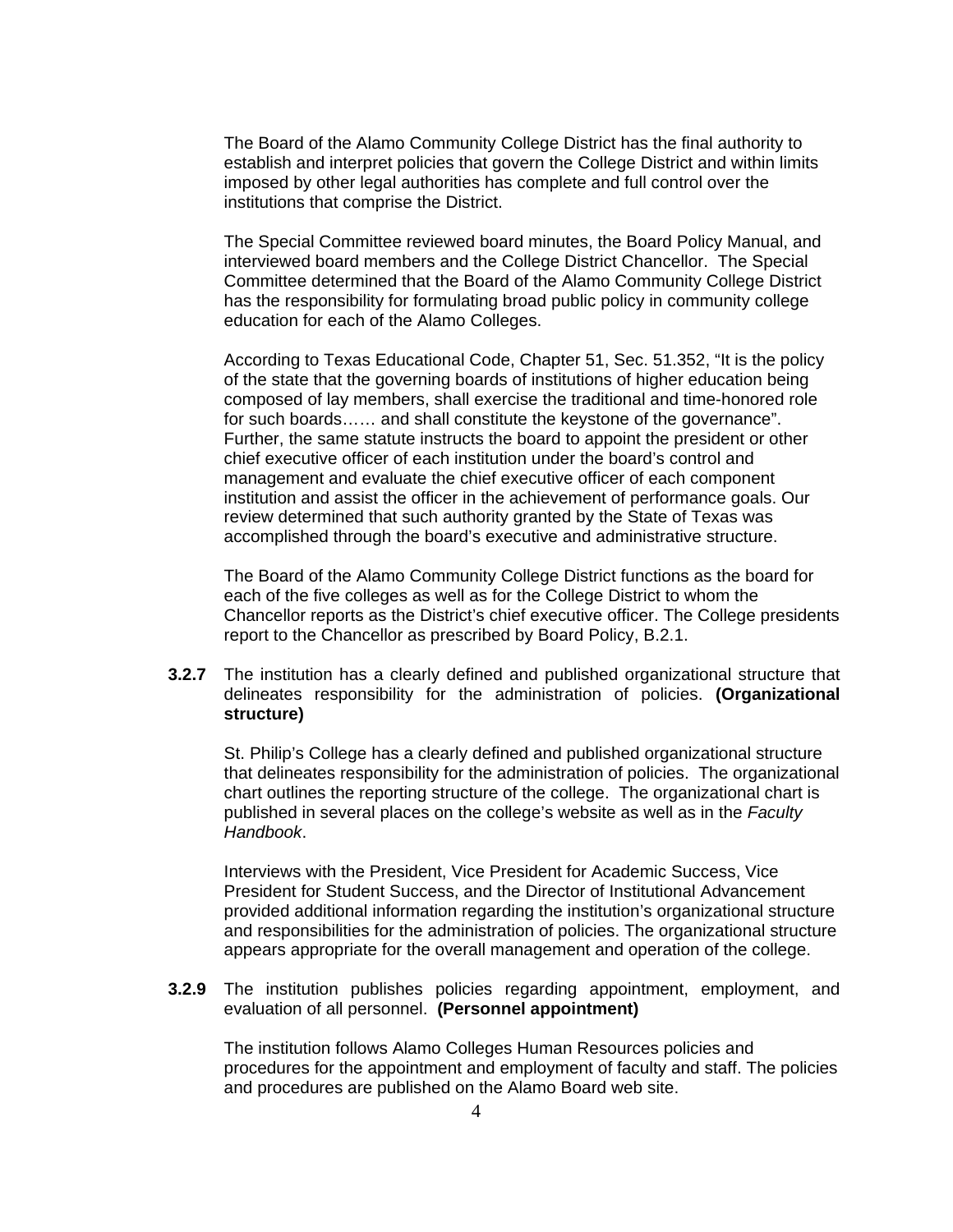Through interviews conducted with a variety of faculty, staff, and administrators, the Special Committee verified that the institution is responsible for the hiring and evaluation process.

The institution uses Hiring Managers to select search committees. The faculty search committees are comprised of faculty from the institution. The search committee reviews applications and interviews qualified candidates. The committee makes a recommendation of one to five individuals to the President for full-time faculty positions. The President, Vice President, Department Chair and Dean then conduct a second interview. The President then submits the preferred candidate to the District Human Resources Office. There are also Hiring Managers for non-faculty positions. The Hiring Manager selects a search committee and applications are reviewed and candidates interviewed. The committee recommends one to three candidates to the Vice President and President. The hiring manager then submits the preferred candidate to the District Human Resources Office.

The Human Resources Department at the district is responsible for background checks, drug testing, and verification of academic qualifications. If the applicant satisfies the checks, Human Resources will notify the Hiring Committee Chair/President and send an employment offer to the selected applicant.

The institution publishes policies on evaluation of employees. Performance evaluations are prepared by institutional personnel. District Board Policy describes the individual responsible for the evaluations and the timing of evaluations. Department Chairs evaluate full-time faculty, Deans evaluate Department Chairs, supervisors evaluate part-time faculty, full-time faculty evaluate department chairs and supervisors of full-time non-faculty employees evaluate those employees. Interviews with hiring managers verified that the institution is following published policy. Copies of redacted evaluations were also provided to the Committee.

**3.4.1** The institution demonstrates that each educational program for which academic credit is awarded is approved by the faculty and the administration. **(Academic program approval)** 

Academic credit is awarded and approved by college faculty and academic administration. Alterations to existing curriculum and new program proposals are submitted to the Curriculum Committee, which includes faculty members, instructional deans and directors. The *Curriculum Committee Guidebook* outlines the review and approval process followed by the college. Supporting documentation includes Curriculum Committee minutes which document faculty involvement in the process. The Special Committee interviewed several groups of faculty, staff and academic leadership to determine the level at which SPC faculty are involved in the curriculum review and approval process. Interviews support the *Special Committee Autonomy Report* submitted by SPC. Discussions included examples of instances where faculty were able to implement change as needed.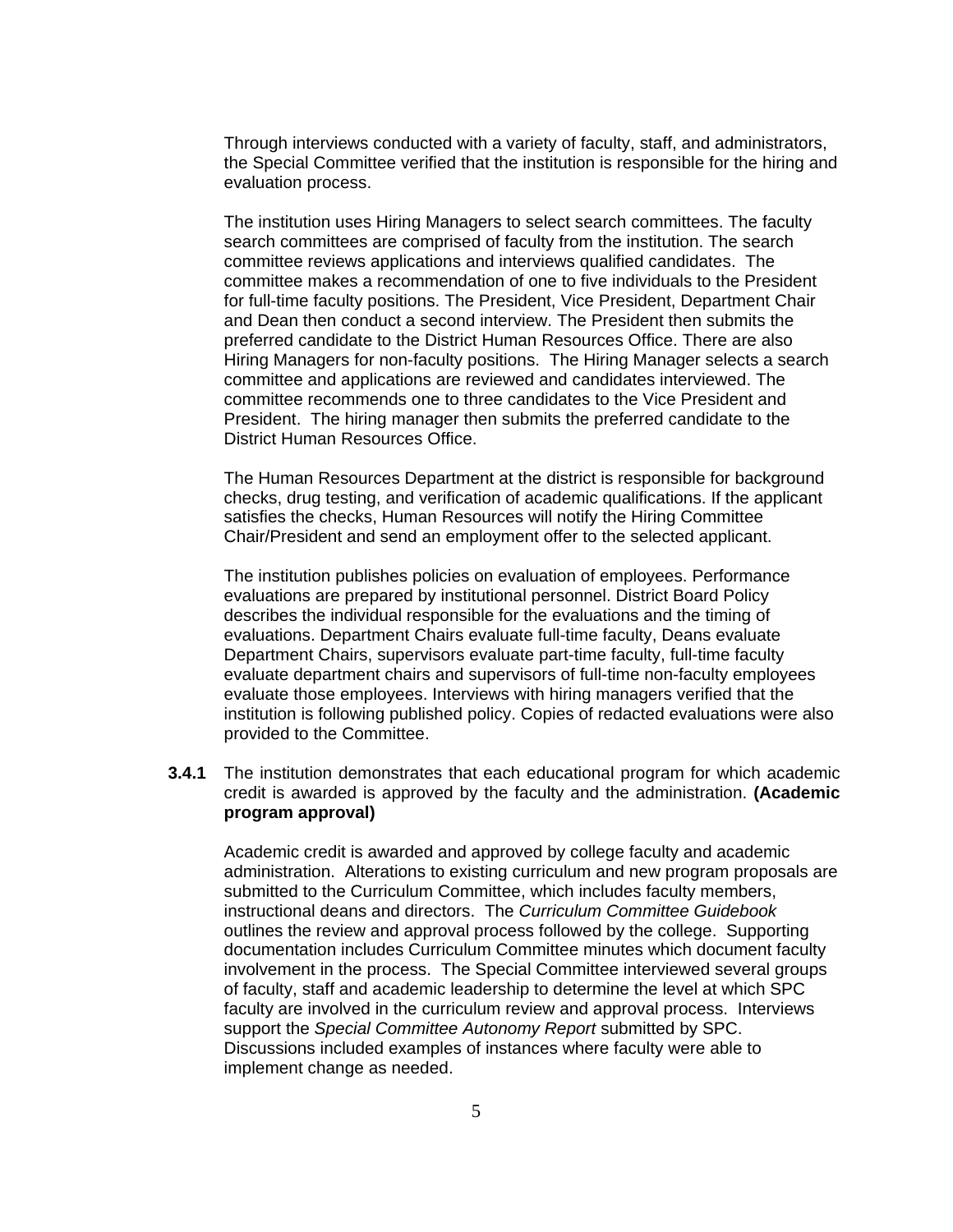**3.4.4** The institution publishes policies that include criteria for evaluating, awarding, and accepting credit for transfer, experiential learning, credit by examination, advanced placement, and professional certificates that are consistent with its mission and ensure that course work and learning outcomes are at the collegiate level and comparable to the institution's own degree programs. The institution assumes responsibility for the academic quality of any course work or credit recorded on the institution's transcript. **(Acceptance of academic credit)**

The institution publishes policies for awarding credit in the institution catalog and on the institution's website. These policies contain required criteria for awarding, evaluating, and accepting credit for transfer, experiential learning, credit by examination, advanced placement, and professional certificates.

The institution uses the Center for Student Information (CSI) for processing incoming transcripts. CSI is an Alamo College District Office. CSI uses courses that are built in SHATATR (Banner transfer equivalency database) for courses previously articulated. The CSI also uses the Texas Common Course Numbering System (TCCN), the Lower Division Academic Course Guide Manual, and Workforce Education Course Manual to determine equivalencies not built in SHATATR. The Service Agreement between the Institution and CSI states "If an equivalency does not exist, relevant chairs and faculty members from the college will review the institution's course catalog and course syllabus (if available) and determine whether the course will be accepted. If accepted, the decision will be stored in the Course Equivalency List." The Committee interviewed the following personnel from the Center for Student Information: Director for the Center for Student Information, Process Function Manager and the Associate Director for CSI. These personnel reported that they are not following the procedures outlined in the Service Agreement. Courses that do not currently have an equivalency are not being sent to St. Philip's College chairs and faculty members for review.

Recommendation 1: The Committee recommends that the institution demonstrate responsibility for the academic quality of any course work or credit recorded on the institution's transcript.

**3.4.5** The institution publishes academic policies that adhere to principles of good educational practice. These policies are disseminated to students, faculty, and other interested parties through publications that accurately represent the programs and services of the institution. **(Academic policies)**

The Special Committee reviewed transcripts for students with transfer credit from within the Alamo District and outside the Alamo District. Intra-district courses are included as institutional credit, rather than transfer credit, and only a district wide GPA is calculated on the transcript. An institutional GPA is not calculated. Interviews with the Registrar and financial aid personnel confirmed that the institution includes intra-district courses as institutional credit and that a separate institutional GPA is not calculated. These individuals also confirmed that the new transfer agreement with the Alamo District Colleges (dated August 29, 2016)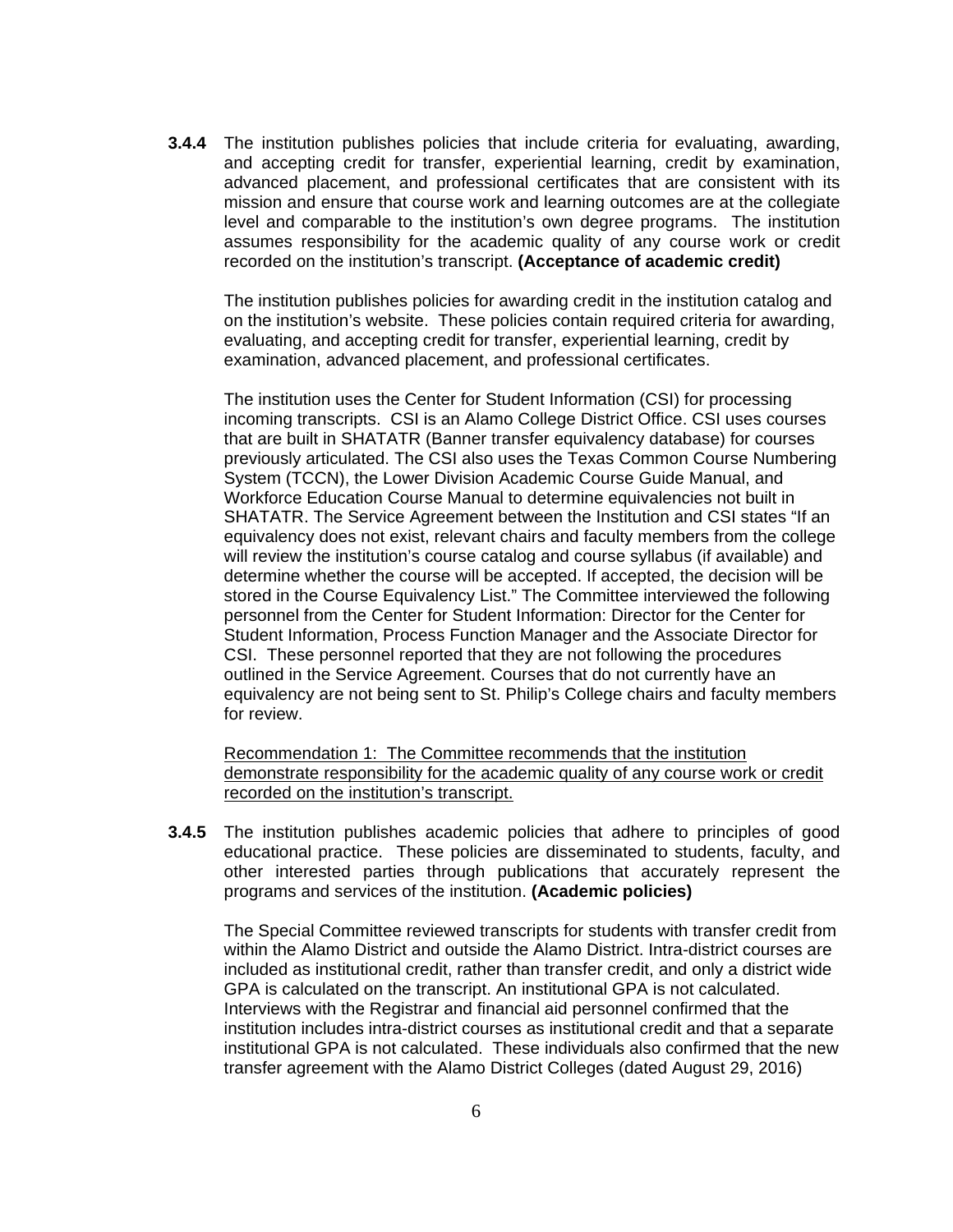stating that transfer credit among the district colleges are transcripted as transfer is not being followed at this time and has not been implemented.

Recommendation 2: The Committee recommends that the institution follow generally accepted practices in higher education for the posting of transfer credit.

Faculty, staff and administrators indicated in interviews that they are considering the need for separate GPAs on the academic transcript. Currently the academic transcript has only an overall GPA (district GPA that includes all district credit). The institution does not calculate an institutional GPA. The calculation of the GPA has implications for academic standing, honors for graduation, degree GPA, and federal financial aid. The institution requires a 2.0 district GPA rather than institutional GPA for degree requirements.

Recommendation 3: The Committee recommends that the institution establish policies for GPA calculation in accordance with good educational practice.

**3.4.7** The institution ensures the quality of educational programs and courses offered through consortia relationships or contractual agreements, ensures ongoing compliance with the *Principles* and periodically evaluates the consortial relationship and/or agreement against the purpose of the institution**. (Consortia relationships/contractual agreements)** 

SPC has entered into consortia and contractual arrangements with local high school systems, system-wide colleges, and surrounding colleges and universities. The processes for initial approval and review of existing agreements ensure that these consortial agreements uphold the faculty qualifications and curricular quality of SPC.

The Vice President of Academic Success, academic deans and program directors, as well as the College Coordinator for High School Programs and College Director of High School Programs have the primary responsibility for contractual and consortial agreements.

A collaborative agreement, by way of Memorandum of Understanding (MOU), describes the evaluation of transfer credit between each institution and the Academic Course Agreements outline the necessary details to include course information, faculty qualifications and requirements, student requirements, and signature lines for final approval among all parties. The Special Committee interviewed College academic and high school program personnel. The College was able to produce additional documentation to verify that faculty credentials are reviewed for all SPC faculty as well as those that teach dual enrollment courses for SPC and those faculty teaching courses that transfer credit into SPC from Northeast Lakeview College (non-accredited College within Alamo College System, SACS/COC candidacy status).

**3.4.10** The institution places primary responsibility for the content, quality, and effectiveness of its curriculum with its faculty. **(Responsibility for curriculum)**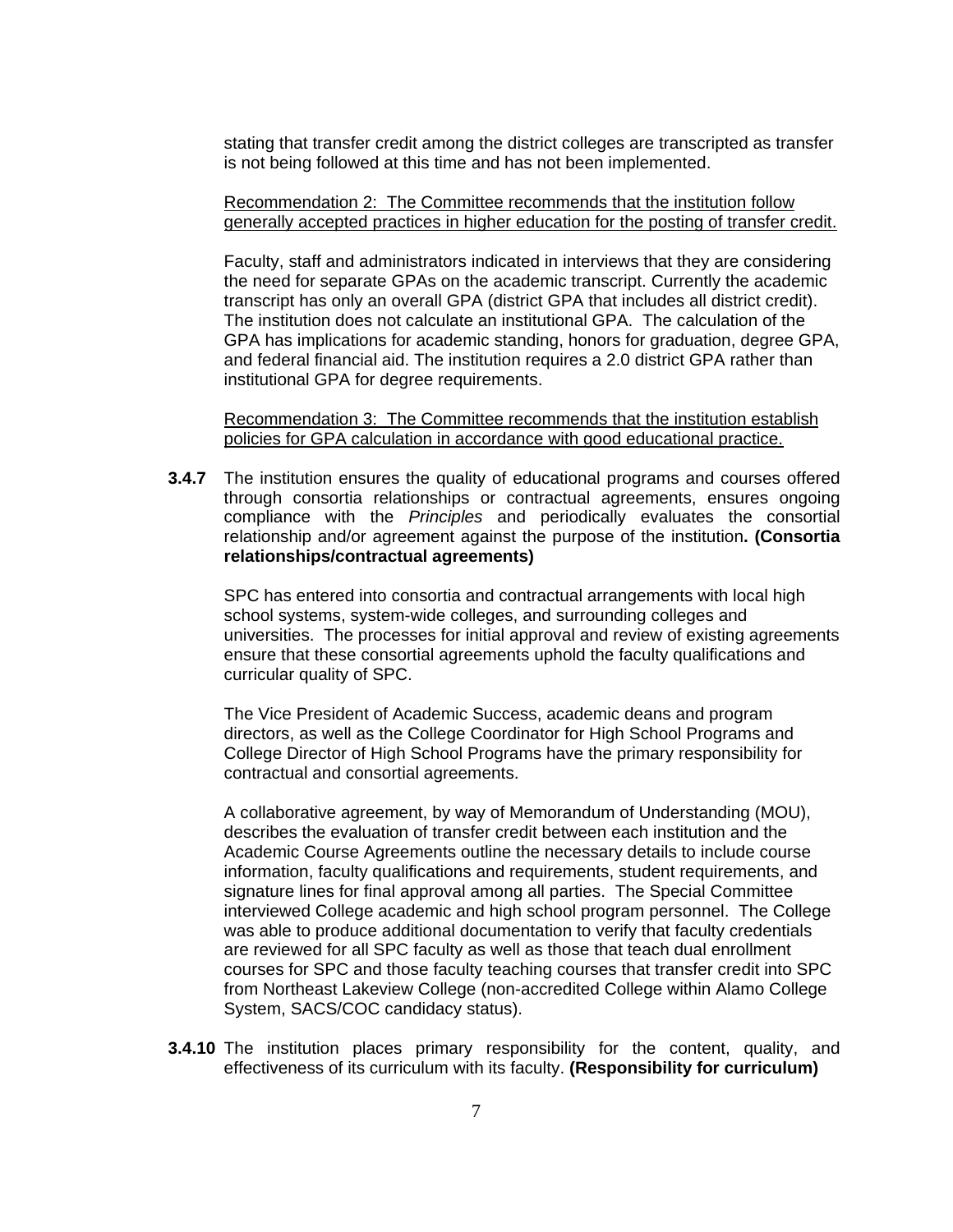Documentation provided and interviews conducted provides sufficient evidence that program approval, the primary responsibility for the content, quality, and effectiveness of the curriculum in the College's educational programs has been assigned to the faculty of SPC.

Revisions to and new program requests go through the College's *Curriculum Committee*, which is comprised of faculty members who, along with other committee members, are responsible for overseeing all requests for revisions to existing curricula, as well as new program proposals. The catalyst for new curricula may be recommendations from entities such as program advisory committees, industry representatives, faculty, staff, and administrators. The College makes changes as needed to meet the needs of the community, its students and program fit/need.

The College regularly reviews and ensures curriculum quality and effectiveness through a variety of processes and procedures to include the following:

- Student Learning Outcomes Committee
- Curriculum Assessment Plans
- Instructional Unit Review (3-year cycle)
- Institutional Student Learning Outcomes Assessment (two-year cycle)
- Observations
- Peer review
- Adjunct faculty input

There are indications that the board, through board policy, has required certain content (The Seven Habits of Highly Effective People) to be included in the curriculum. This is stipulated in Board Policy B.9.1. It appears that this bypassed the faculty review process.

Recommendation 4. The Committee recommends that the institution demonstrate that it places primary responsibility for the content of the curriculum with its faculty.

**3.7.5** The institution publishes policies on the responsibility and authority of faculty in academic and governance matters. **(Faculty role in governance)** 

Interviews were conducted with faculty and academic leadership. Faculty described their involvement in the strategic planning process and mission statement revision and approval. Faculty report that they feel they have opportunities for input, are regularly included in the decision-making process and have many options available to them to have their ideas or concerns addressed. The College most recently developed a process, "Feed the Tiger," whereby faculty and staff may provide input and make recommendations for improvement to College leadership. Faculty and academic leadership were able to provide the Special Committee with examples of ideas or concerns that have led to positive change within the College. Additional supportive documentation includes board policy and faculty job descriptions.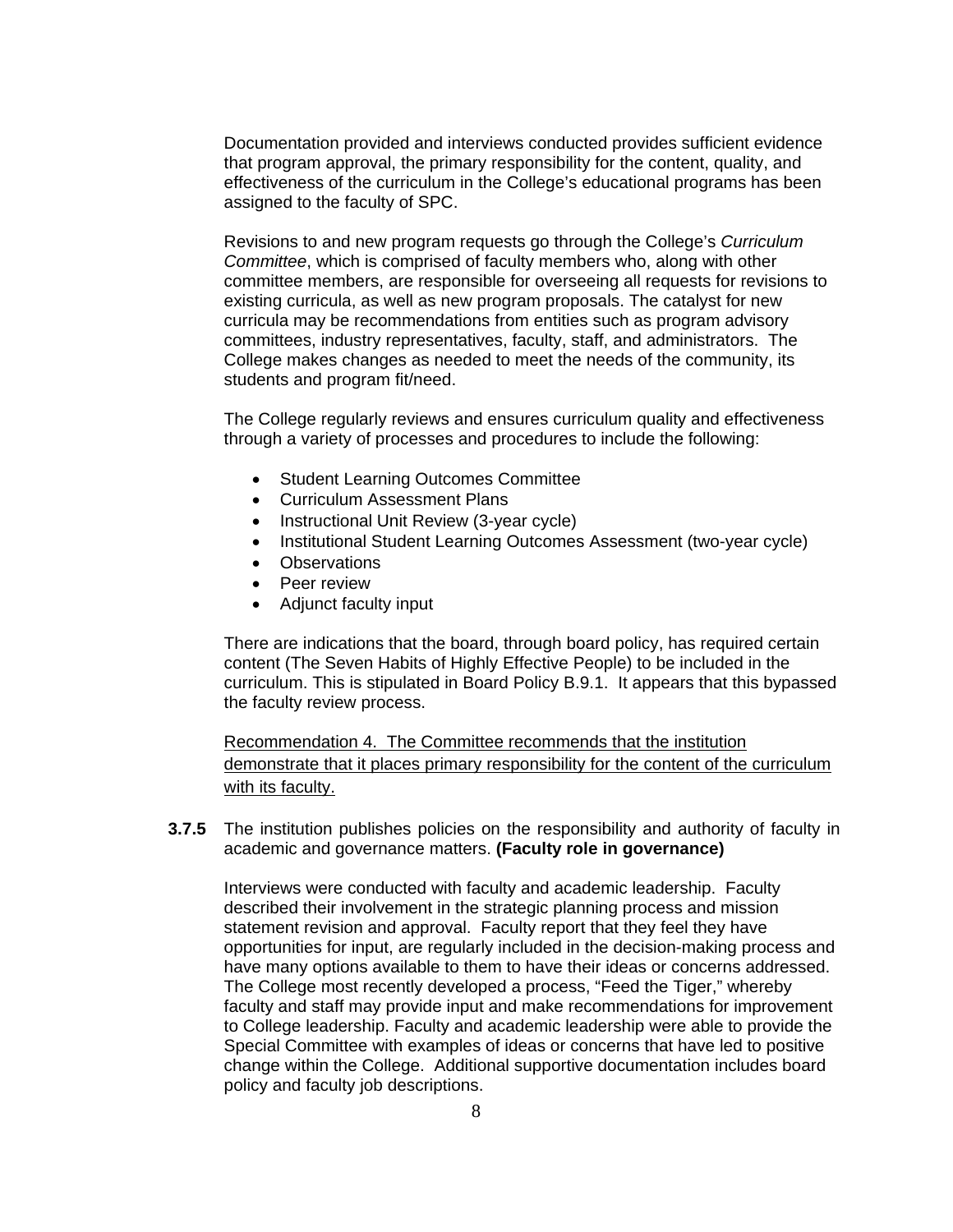#### **3.13.4 Reaffirmation of Accreditation and Subsequent Reports**

**3.13.4.b. Applicable Policy Statement.** If an institution is part of a system or corporate structure, a description of the system operation (or corporate structure) is submitted as part of the Compliance Certification for the decennial review. The description should be designed to help members of the peer review committees understand the mission, governance, and operating procedures of the system and the individual institution's role within that system.

Alamo College Board Policy D.2.5 Hiring Authority, Status, Assignment and Duties states "All employees, except for internal audit department employees and the Board Liaison, are subject at any time to assignment, reassignment or transfer to vacant or new positions by the chancellor." It was confirmed that such a transfer was authorized by the chancellor for the position of vice president of St. Philip's College Southwest Campus. Placing the authority for such a transfer with the chancellor rather than the president of St. Philip's College is inconsistent with the actions of an autonomous college.

In addition, the employment contract is between the individual and the Alamo Colleges District and not between the individual and the institution for which the faculty/administrator was hired.

Recommendation 5: The Committee recommends that the institution retain its authority as a separately accredited unit for the appointment and employment for all institutional personnel.

The representation of institutional autonomy is unclear. This is evident in the following instances:

- Branding (language in College catalogs, website, College marketing materials, email) represents the district and not the separately accredited institution. For example, in all branded materials, Alamo Colleges is the predominant focus and the college name is secondary. In other examples, the college is omitted completely and the focus is on Alamo Colleges.
- College degrees conferred at each commencement ceremony are unclear. For example, the script read by the President at the commencement ceremony does not clearly confer the degrees on behalf of the college. In the language found in the script, it was unclear whether the entity conferring the degree was the institution or the district.
- Language in documents does not accurately portray the college and instead represents the district as if it were the educational institution. For example: memo templates, manuals, guidelines, consortia agreements, contracts, MOUs, minutes and agendas.

Recommendation 6: The Committee recommends that the institution accurately represents itself as a separately accredited institution.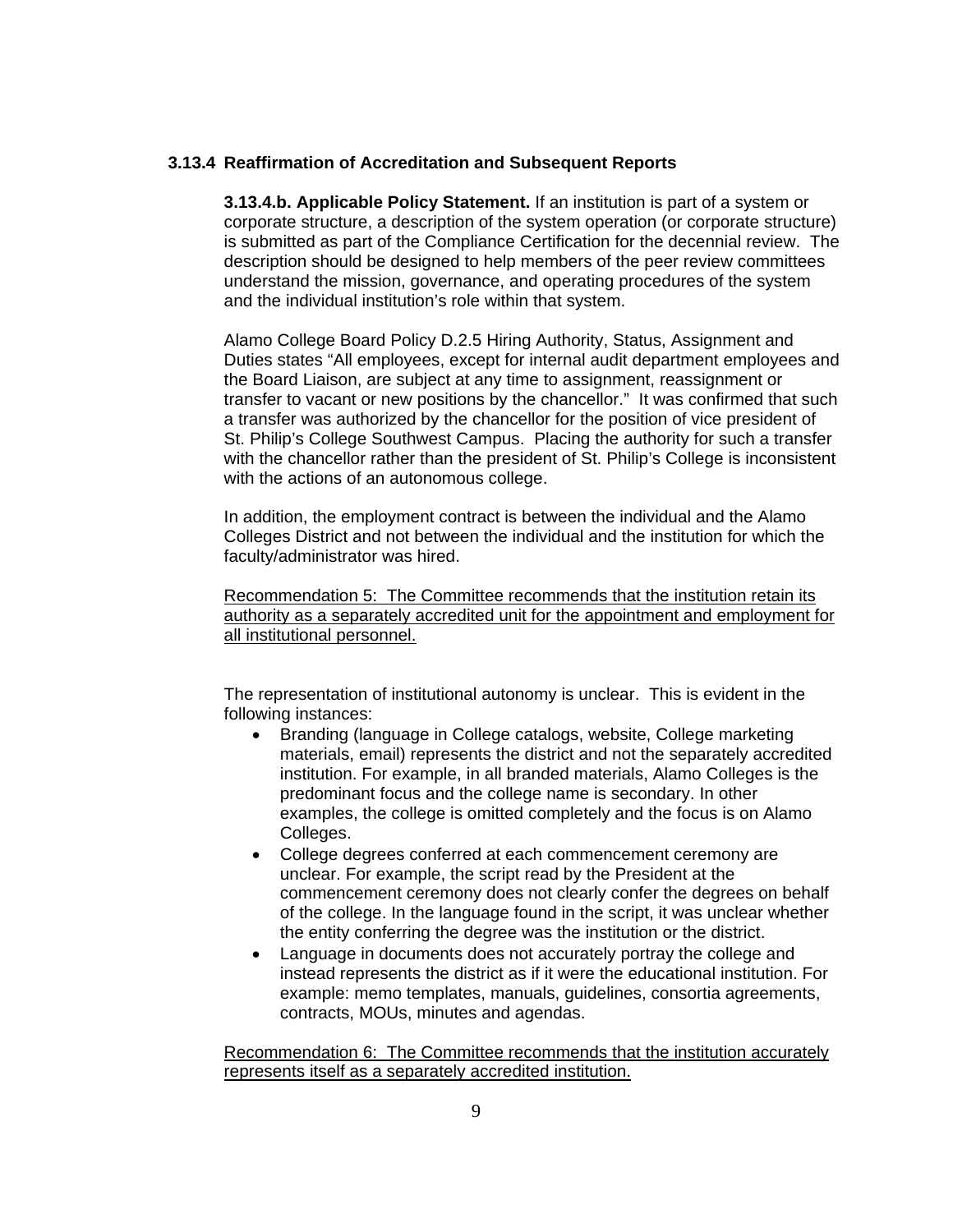### **D. Assessment of Compliance with Section 4: Federal Requirements**

**4.7** The institution is in compliance with its program responsibilities under Title IV of the most recent Higher Education Act as amended. **(Title IV program responsibilities)**

It is unclear if practices at the institution are appropriate in calculating and reporting student Satisfactory Academic Progress for federal financial aid purposes. In interviews with the District Director of Financial Aid, district office financial aid personnel, and the Registrar it was reported that the institution uses cumulative grade point averages to determine students' Satisfactory Academic Progress status for the awarding of federal financial aid. It was further reported that the cumulative grade point average is calculated only from coursework taken at the Alamo Colleges rather than from all coursework (transfer, district and institutional) completed by the student. A review of student transcripts confirmed that only Alamo College credit is used to determine cumulative grade point averages.

Recommendation 7: The Committee recommends that the institution demonstrate that it uses appropriate practices in the calculation of cumulative grade point averages in determining Satisfactory Academic Progress and for federal reporting in compliance with Title IV requirements.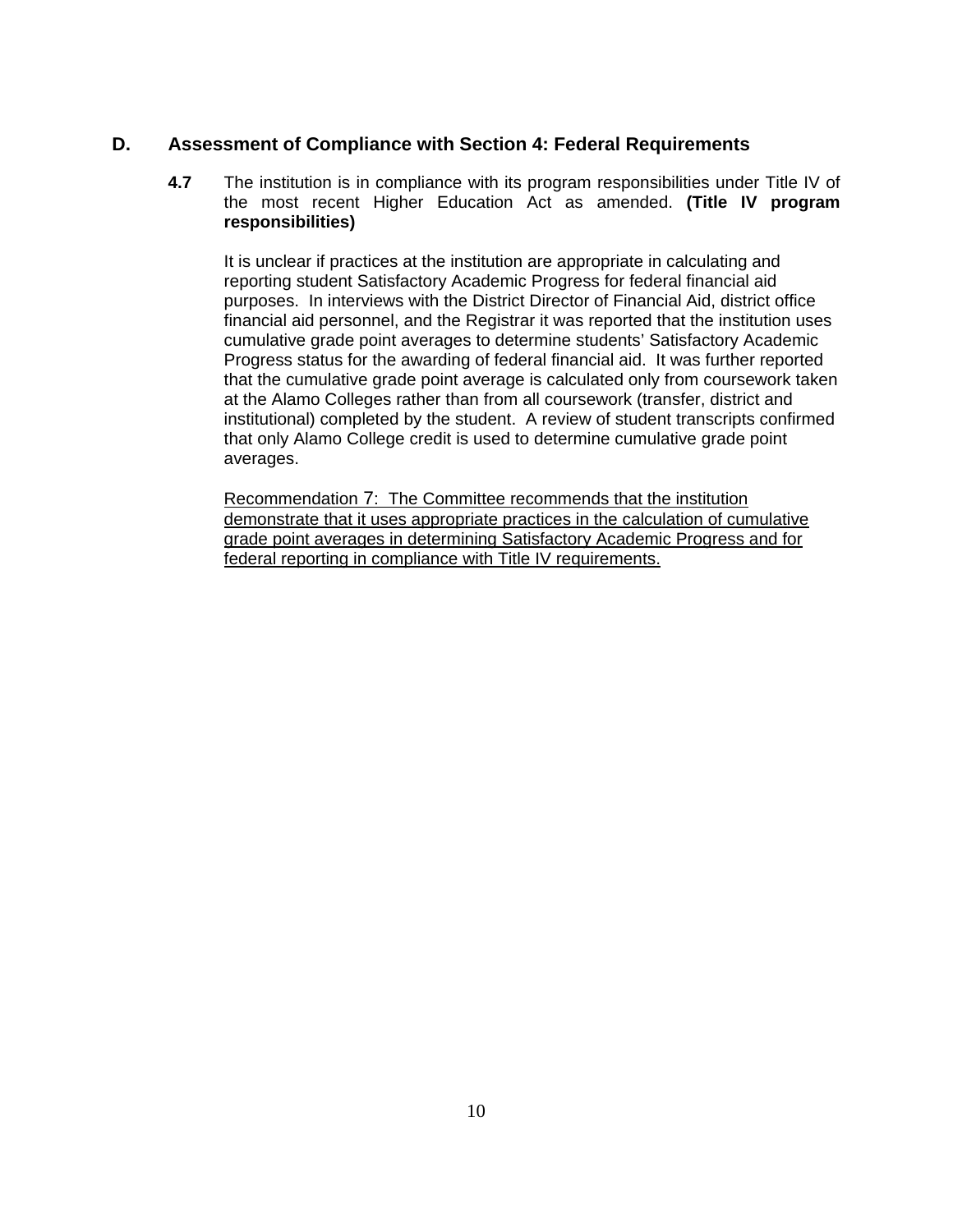**Part III. Observations and Comments**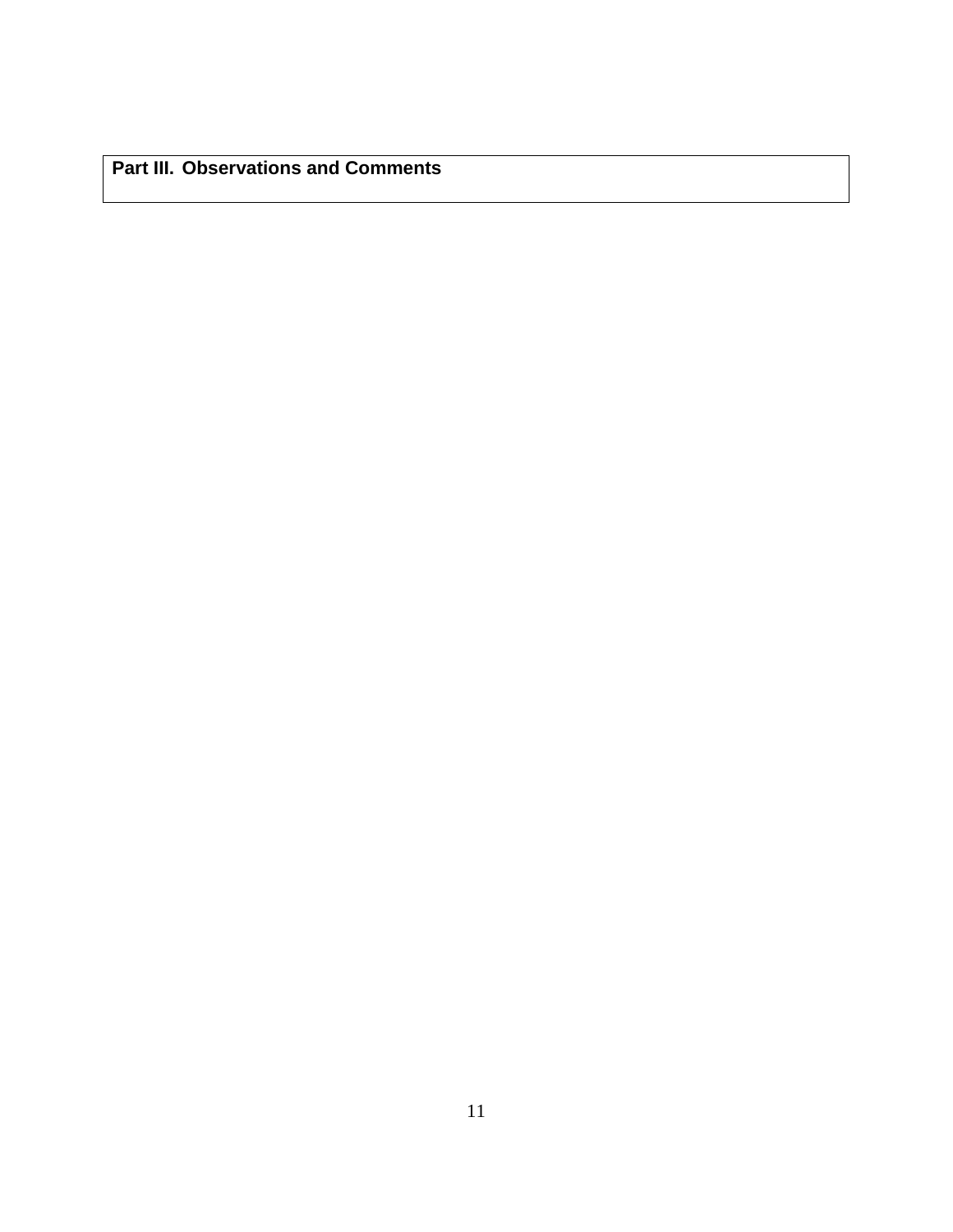### **APPENDIX A**

### **Roster of the Special Committee**

Dr. Frank Friedman – **CHAIR** SACSCOC Staff Coordinator President **Dr. Patricia L. Donat** Piedmont Virginia Community College<br>
Charlottesville, VA<br>
SACS Commiss

Dr. Daisy W. Davis – **Co-Chair**  Dean of Academic Success/ Newton Campus Dean (Ret'd) Georgia Piedmont Technical College Lithonia, GA

Dr. Cynthia T. Anthony Interim President Shelton State Community College Tuscaloosa, AL

Dr. Mary M. Bendickson Dean, Associate in Arts Hillsborough Community College Tampa, FL

Dr. Michael Bosley Executive Dean Valencia College Orlando, FL

Mr. James Cuthbertson, Chair Board of the Virginia Community College System Richmond, VA

Mrs. Mindy D. Glander Dean for Academic Affairs North Georgia Technical College Clarkesville, GA

Ms. Cay Lollar Director of Admissions/Registrar Itawamba Community College Fulton, MS

SACSCOC Staff Coordinator Dr. Michael T. Hoefer Vice President SACS Commission on Colleges Decatur, GA

SACS Commission on Colleges Decatur, GA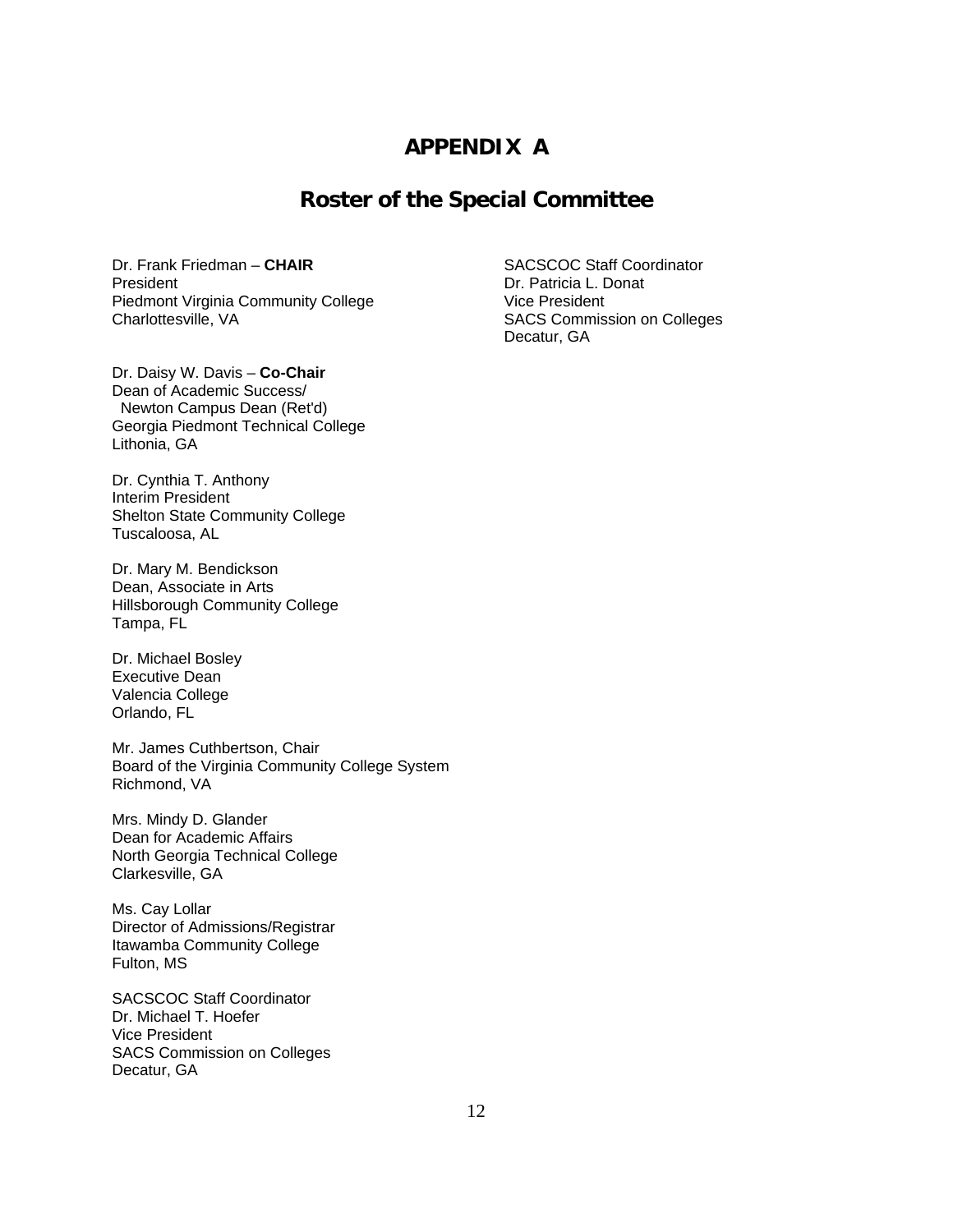## **APPENDIX B**

### **Off-Campus Sites or Distance Learning Programs Evaluated as Part of the Special Committee Review**